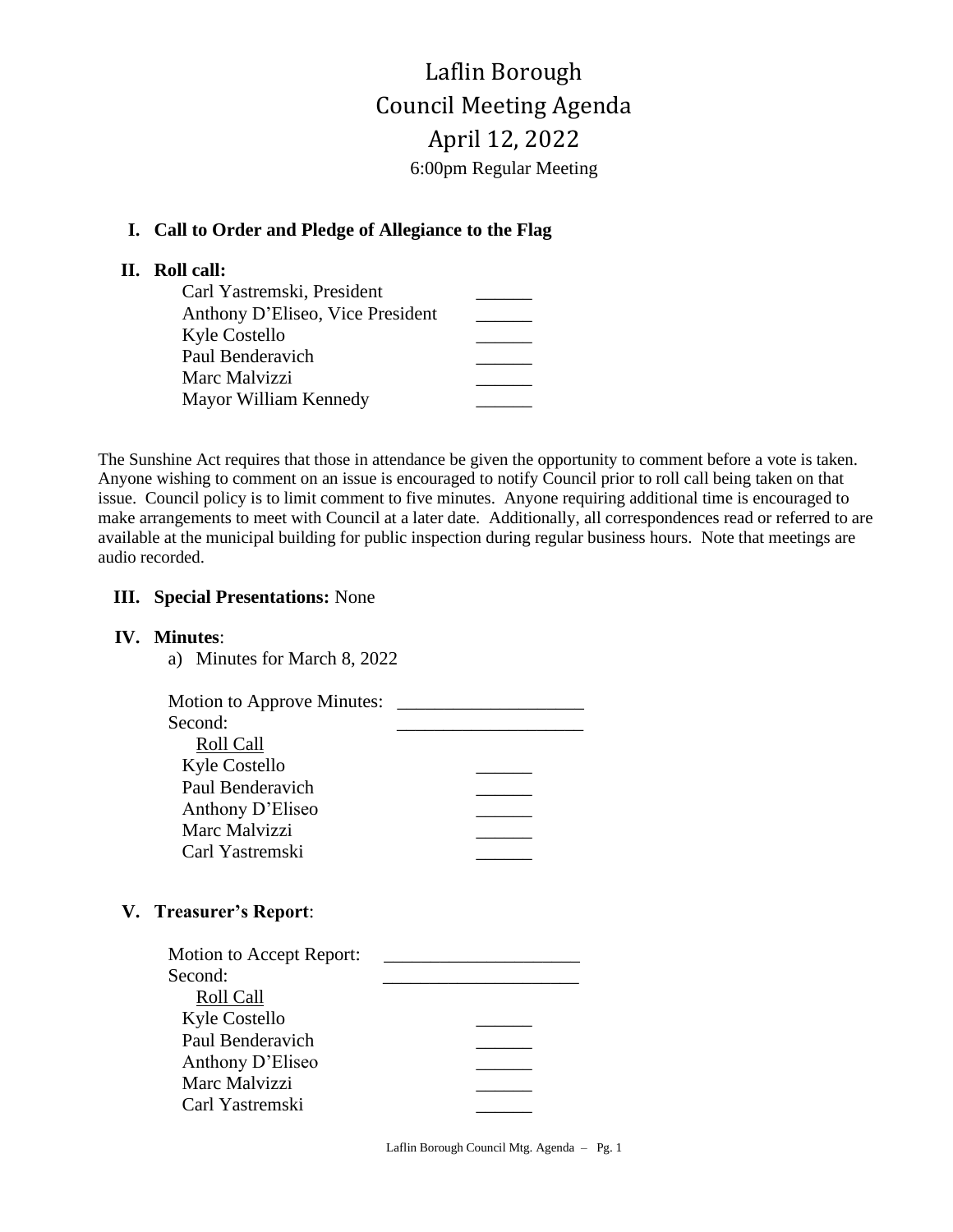#### **VI. Approval of Bills:**

| Motion to Approve Bills: |  |
|--------------------------|--|
| Second:                  |  |
| Roll Call:               |  |
| Kyle Costello            |  |
| Paul Benderavich         |  |
| Anthony D'Eliseo         |  |
| Marc Malvizzi            |  |
| Carl Yastremski          |  |
|                          |  |

**VII. Correspondences: (**sent via e-mail)

#### **VIII. Reports:**

- a) Fire / PSP Police (reports emailed) d) Mayor's Report
- b) Borough Manager Report e) Grant Report
- c) MS4 Stormwater Report
- 
- 

Motion to Accept Reports: \_\_\_\_\_\_\_\_\_\_\_\_\_\_\_\_\_\_\_\_ Second:

| Roll Call:       |  |
|------------------|--|
| Kyle Costello    |  |
| Paul Benderavich |  |
| Anthony D'Eliseo |  |
| Marc Malvizzi    |  |
| Carl Yastremski  |  |

### **IX. Unfinished Business:**

A) Pinewood Drive Stormwater Project – American Rescue Plan Act (ARPA Grant) – Advertised Bid Results from April 7, 2022 Bid Opening Low Bidder:

Don E. Bower, Inc. \$116,000 plus \$180/cubic yard rock removal Six (6) Additional Bidders (see bid summary sheet)

| <b>Motion to Approve:</b> |  |
|---------------------------|--|
| Second:                   |  |
| Roll Call:                |  |
| Kyle Costello             |  |
| Paul Benderavich          |  |
| Anthony D'Eliseo          |  |
| Marc Malvizzi             |  |
| Carl Yastremski           |  |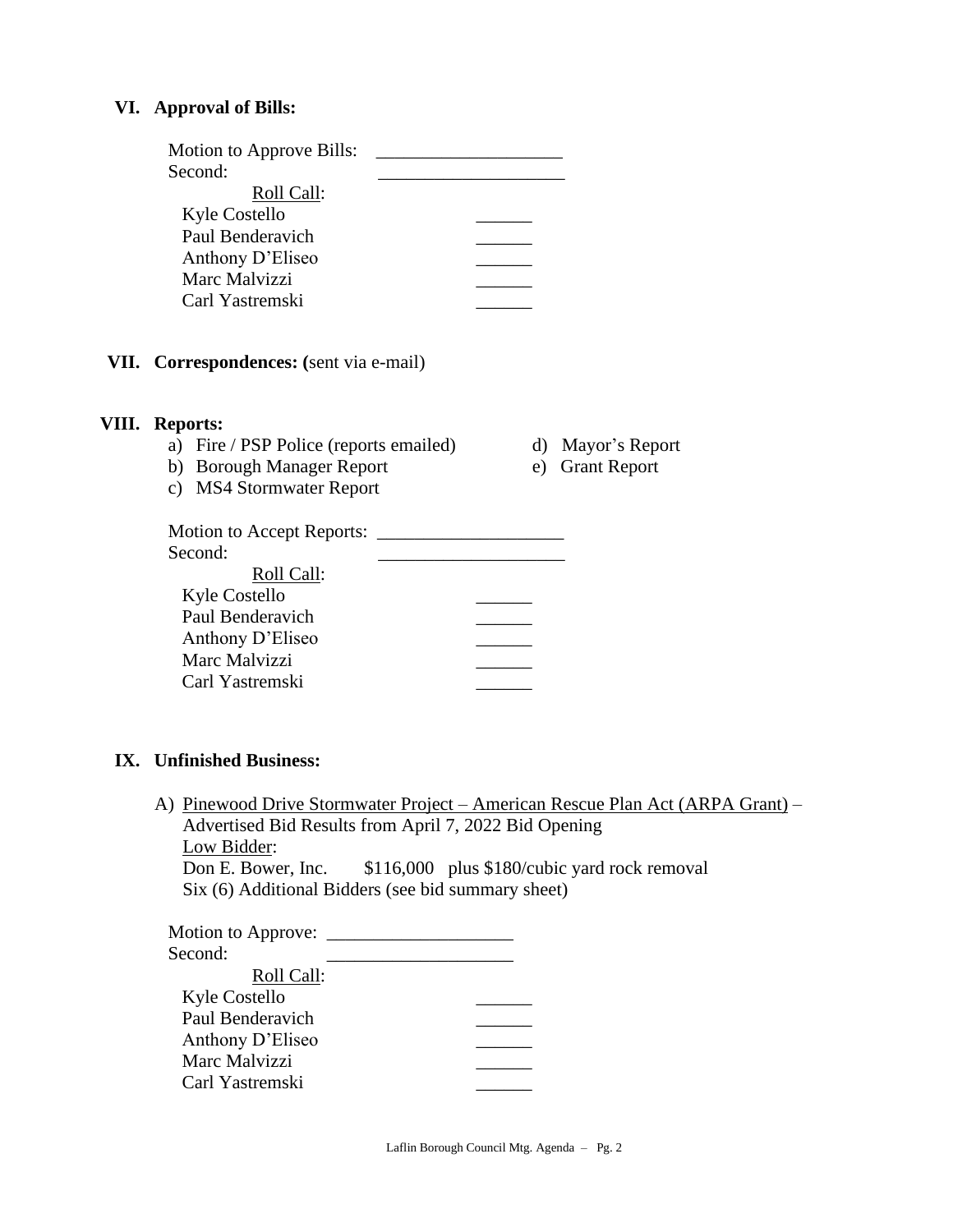B) Pinewood Drive Milling & Paving Project – Local Share Account (LSA Grant) – Advertised Bid Results from April 7, 2022 Bid Opening Low Bidders: Don E. Bower, Inc. ………\$94,500 base plus \$14,500 Sprucewood Curbs (\$150s.y. base repairs) American Asphalt Paving ...\$92,250 base plus \$21,500 Sprucewood Curbs (\$105s.y. base repairs) Three (3) Additional Bidders (see bid summary sheet)

Pinewood Drive Sewer Main Line Damage and Manhole Rehabs (2)

| Motion to Approve: _______ | Motion to Approve:   |
|----------------------------|----------------------|
| Second:                    | Second:              |
| Roll Call:                 | Roll Call:           |
| Kyle Costello              | <b>Kyle Costello</b> |
| Paul Benderavich           | Paul Benderavich     |
| Anthony D'Eliseo           | Anthony D'Eliseo     |
| Marc Malvizzi              | Marc Malvizzi        |
| Carl Yastremski            | Carl Yastremski      |
|                            |                      |

C) Hire 2022 Summer Rec Camp Counselors –

Noelle Benderavich Lynn Meizanis Background Check/Clearance Fees \$75 for Counselors

| Noelle Benderavich | Lynn Meizanis    |  |
|--------------------|------------------|--|
| Motion to Hire:    | Motion to Hire:  |  |
| Second:            | Second:          |  |
| Roll Call:         | Roll Call:       |  |
| Kyle Costello      | Kyle Costello    |  |
| Paul Benderavich   | Paul Benderavich |  |
| Anthony D'Eliseo   | Anthony D'Eliseo |  |
| Marc Malvizzi      | Marc Malvizzi    |  |
| Carl Yastremski    | Carl Yastremski  |  |
|                    |                  |  |

 D) Rear Borough Building Playground Repairs – Replace 6"x6" Playground Bed Ties (67 to 70 ties) Replace Subsurface Roof Drain Pipes to Gravel Drywell Pit(s) Add Underground Roof Drain Pipe from Front of Borough Bldg. to Rear Pending Proposals from Borough Landscaper: Cute Rite Lawn Services

| Motion to Approve: |  |
|--------------------|--|
| Second:            |  |
| Roll Call:         |  |
| Kyle Costello      |  |
| Paul Benderavich   |  |
| Anthony D'Eliseo   |  |
| Marc Malvizzi      |  |
| Carl Yastremski    |  |
|                    |  |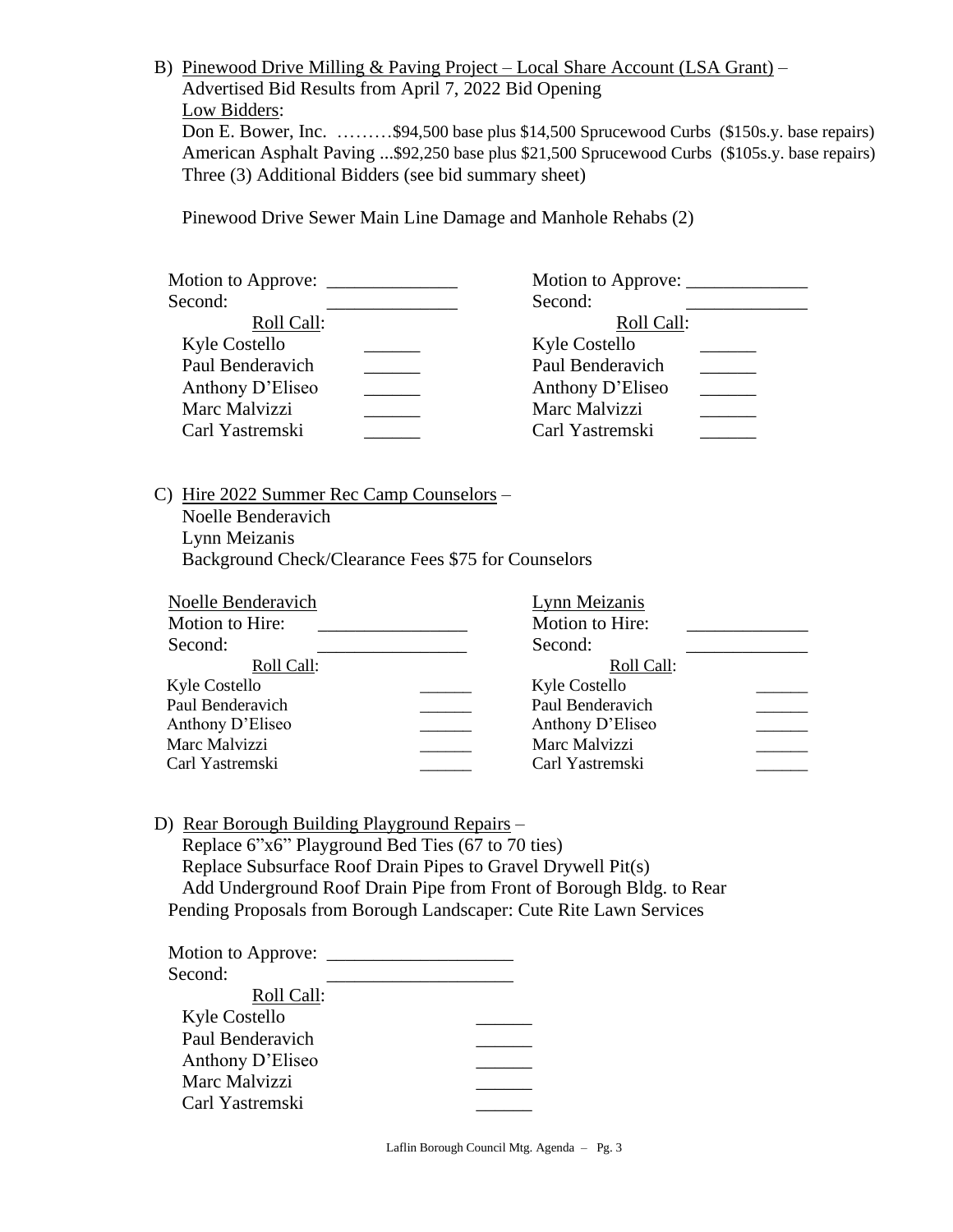### **X. New Business:**

A) Sewer Manhole Repair near S-Turns on Union Street –

| Motion to Approve:                                         |                                                                                              |
|------------------------------------------------------------|----------------------------------------------------------------------------------------------|
| Second:                                                    |                                                                                              |
| Roll Call:                                                 |                                                                                              |
| Kyle Costello                                              |                                                                                              |
| Paul Benderavich                                           |                                                                                              |
| Anthony D'Eliseo                                           |                                                                                              |
| Marc Malvizzi                                              |                                                                                              |
| Carl Yastremski                                            |                                                                                              |
|                                                            |                                                                                              |
| B)                                                         | Deputy Emergency Management Agency (EMA) Coordinator –                                       |
| <u> 1980 - Johann Barbara, martxa alemaniar populari (</u> | pending approval by Luzerne Co. EMA and PEMA                                                 |
| Motion to Appoint:                                         |                                                                                              |
| Second:                                                    |                                                                                              |
| Roll Call:                                                 |                                                                                              |
| <b>Kyle Costello</b>                                       |                                                                                              |
| Paul Benderavich                                           |                                                                                              |
| Anthony D'Eliseo                                           |                                                                                              |
| Marc Malvizzi                                              |                                                                                              |
| Carl Yastremski                                            |                                                                                              |
| Right-of-Way Agreement Approval                            |                                                                                              |
|                                                            |                                                                                              |
| Second:                                                    |                                                                                              |
| Roll Call:                                                 |                                                                                              |
| <b>Kyle Costello</b>                                       |                                                                                              |
| Paul Benderavich                                           |                                                                                              |
| Anthony D'Eliseo                                           |                                                                                              |
| Marc Malvizzi                                              |                                                                                              |
| Carl Yastremski                                            |                                                                                              |
|                                                            | D) Prepare and Advertise Engineered Bid Specifications for Chestnutwood Stormwater Project – |
| included in 2022 Laflin Borough Operating Budget           |                                                                                              |
|                                                            |                                                                                              |
| Second:                                                    |                                                                                              |
| Roll Call:                                                 |                                                                                              |
| Kyle Costello                                              |                                                                                              |
| Paul Benderavich                                           |                                                                                              |
| Anthony D'Eliseo                                           |                                                                                              |
| Marc Malvizzi                                              |                                                                                              |
| Carl Yastremski                                            |                                                                                              |

Laflin Borough Council Mtg. Agenda – Pg. 4